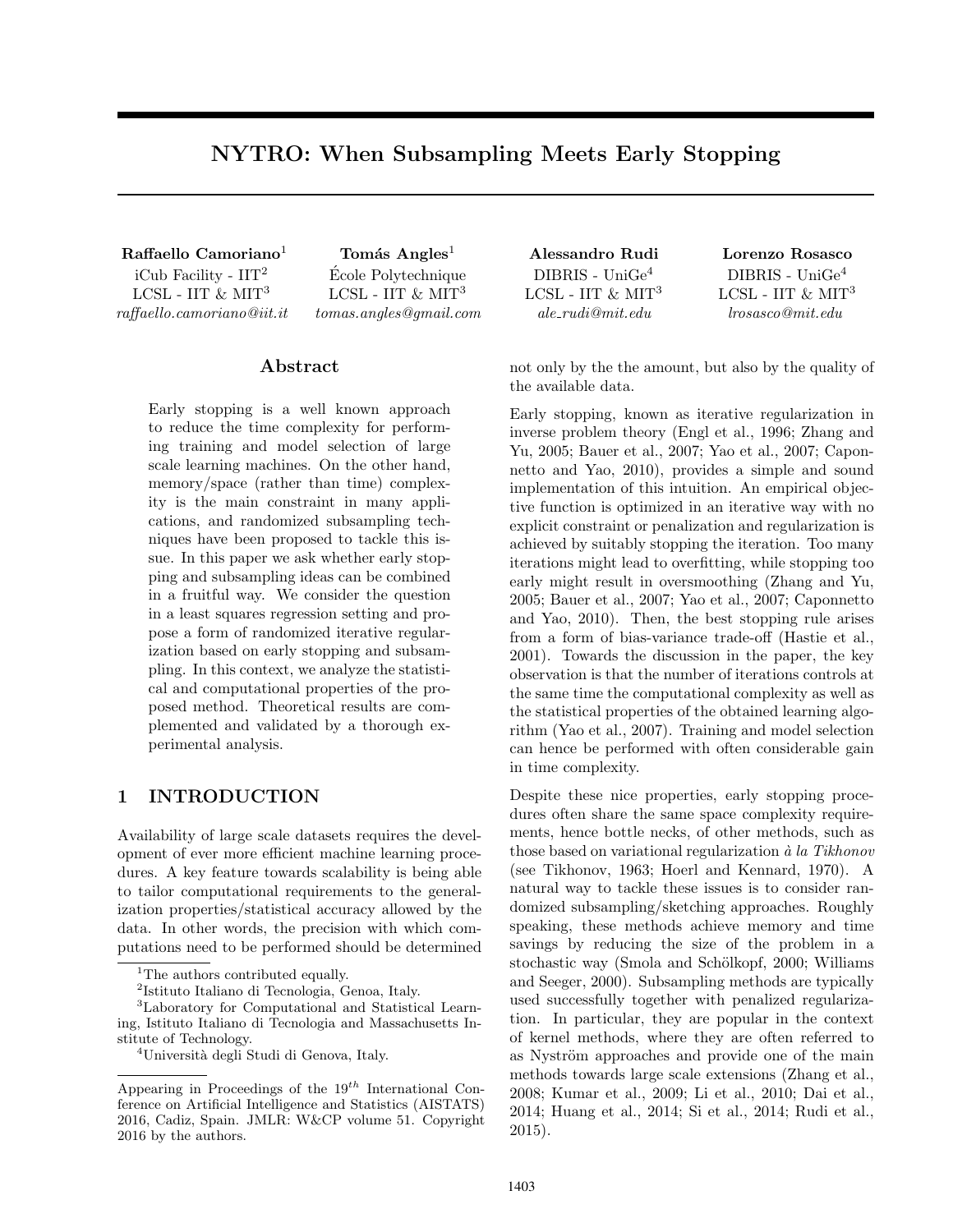In this paper, we ask whether early stopping and subsampling methods can be fruitfully combined. With the context of kernel methods in mind, we propose and study NYTRO (NYström iTerative RegularizatiOn), a simple algorithm combining these two ideas. After recalling the properties and advantages of different regularization approaches in Section 2, in Section 3 we present in detail NYTRO and our main result, the characterization of its generalization properties. In particular, we analyze the conditions under which it attains the same statistical properties of subsampling and early stopping. Indeed, our study shows that while both techniques share similar, optimal, statistical properties, they are computationally advantageous in different regimes and NYTRO outperforms early stopping in the appropriate regime, as discussed in Section 3.3. The theoretical results are validated empirically in Section 4, where NYTRO is shown to provide competitive results even at a fraction of the computational time, on a variety of benchmark datasets.

# 2 Learning and Regularization

In this section we introduce the problem of learning in the fixed design setting and discuss different regularized learning approaches, comparing their statistical and computational properties. This section is a survey that might be interesting in its own right, and reviews several results providing the context for the study in the paper.

### 2.1 The Learning Problem

We introduce the learning setting we consider in the paper. Let  $\mathcal{X} = \mathbb{R}^d$  be the input space and  $\mathcal{Y} \subseteq \mathbb{R}$  the output space. Consider a fixed design setting (Bach, 2013) where the input points  $x_1, \ldots, x_n \in \mathcal{X}$  are fixed, while the outputs  $y_1, \ldots, y_n \in \mathcal{Y}$  are given by

$$
y_i = f_*(x_i) + \epsilon_i, \quad \forall \ i \in \{1, \dots, n\}
$$

where  $f_* : \mathcal{X} \to \mathcal{Y}$  is a fixed function and  $\epsilon_1, \ldots, \epsilon_n$  are random variables. The latter can be seen seen as noise and are assumed to be independently and identically distributed according to a probability distribution  $\rho$ with zero mean and variance  $\sigma^2$ . In this context, the goal is to minimize the expected risk, that is

$$
\min_{f \in \mathcal{H}} \mathcal{E}(f), \quad \mathcal{E}(f) = \mathbb{E}\frac{1}{n} \sum_{i=1}^{n} \left(f(x_i) - y_i\right)^2, \quad \forall f \in \mathcal{H},\tag{1}
$$

where  $H$  is a space of functions, called *hypothesis* space. In real applications,  $\rho$  and  $f_*$  are unknown and accessible only by means of a single realization

 $(x_1, y_1), \ldots, (x_n, y_n)$  called training set and an approximate solution needs to be found. The quality of a solution f is measured by the excess risk, defined as

$$
R(f) = \mathcal{E}(f) - \inf_{v \in \mathcal{H}} \mathcal{E}(v), \quad \forall f \in \mathcal{H}.
$$

We next discuss estimation schemes to find a solution and compare their computational and statistical properties.

### 2.2 From (Kernel) Ordinary Least Square to Tikhonov Regularization

A classical approach to derive an empirical solution to Problem  $(1)$  is the so called *empirical risk minimiza*tion

$$
f_{\text{ols}} = \underset{f \in \mathcal{H}}{\text{argmin}} \frac{1}{n} \sum_{i=1}^{n} (f(x_i) - y_i)^2.
$$
 (2)

In this paper, we are interested in the case where  $\mathcal{H}$  is the reproducing kernel Hilbert space

$$
\mathcal{H} = \overline{\text{span}\{k(x,\cdot) \mid x \in \mathcal{X}\}},
$$

induced by a positive definite kernel  $k : \mathcal{X} \times \mathcal{X} \to \mathbb{R}$ (see Schölkopf and Smola, 2002). In this case Problem (8) corresponds to the Kernel Ordinary Least Squares (KOLS) and has the closed form solution

$$
f_{\text{ols}}(x) = \sum_{i=1}^{n} \alpha_{\text{ols},i} k(x, x_i), \quad \alpha_{\text{ols}} = K^{\dagger} y,\tag{3}
$$

for all  $x \in \mathcal{X}$ , where  $(K)^{\dagger}$  denotes the pseudo-inverse of the  $\in \mathbb{R}^{n \times n}$  empirical kernel matrix  $K_{ij} = k(x_i, x_j)$ and  $y = (y_1, \ldots, y_n)$ . The cost for computing the coefficients  $\alpha_{\text{ols}}$  is  $O(n^2)$  in memory and  $O(n^3 + q(\mathcal{X})n^2)$ in time, where  $q(\mathcal{X})n^2$  is the cost for computing K and  $n<sup>3</sup>$  the cost for obtaining its pseudo-inverse. Here  $q(\mathcal{X})$  is the cost of evaluating the kernel function. In the following, we are concerned with the dependence on *n* and hence view  $q(\mathcal{X})$  as a constant.

The statistical properties of KOLS, and related methods, can be characterized by suitable notions of dimension that we recall next. The simplest is the full dimension, that is

$$
d^* = \operatorname{rank} K
$$

which measures the degrees of freedom of the kernel matrix. This latter quantity might not be stable when K is ill-conditioned. A more robust notion is provided by the effective dimension

$$
d_{\text{eff}}(\lambda) = \text{Tr}(K(K + \lambda nI)^{-1}), \quad \lambda > 0.
$$

Indeed, the above quantity can be shown to be related to the eigenvalue decay of  $K$  (Bach, 2013; Alaoui and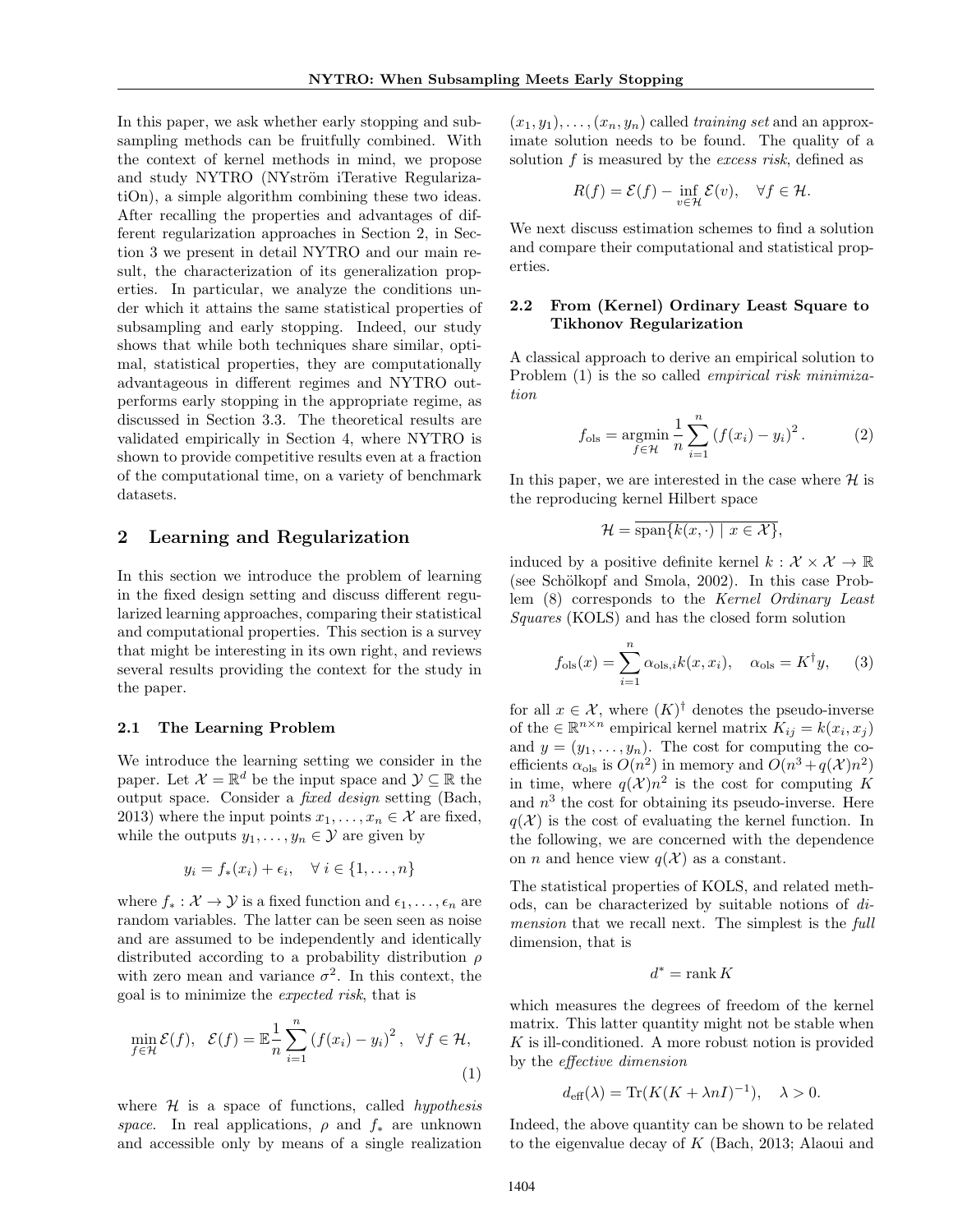Mahoney, 2014; Rudi et al., 2015) and can considerably smaller than  $d^*$ , as discussed in the following. Finally, consider

$$
\tilde{d}(\lambda) = n \max_{i} (K(K + \lambda nI)^{-1})_{ii}, \quad \lambda > 0. \tag{4}
$$

It is easy to see that the following inequalities hold,

$$
d_{\text{eff}}(\lambda) \le \tilde{d}(\lambda) \le 1/\lambda, \quad d_{\text{eff}}(\lambda) \le d^* \le n, \qquad \forall \lambda > 0.
$$

Aside from the above notion of dimensionality, the statistical accuracy of empirical least squares solutions depends on a natural form of signal to noise ratio defined next. Note that the function that minimizes the excess risk in  $H$  is given by

$$
f_{\text{opt}} = \sum_{i=1}^{n} \alpha_{\text{opt},i} k(x, x_i), \quad \forall x \in \mathcal{X}
$$
 (5)

$$
\alpha_{\text{opt}} = K^{\dagger} \mu, \quad \text{with } \mu = \mathbb{E}y. \tag{6}
$$

Then, the signal to noise ratio is defined as

$$
\text{SNR} = \frac{\|f_{\text{opt}}\|_{\mathcal{H}}^2}{\sigma^2}.
$$
 (7)

Provided with the above definitions, we can recall a first basic result characterizing the statistical accuracy of KOLS.

Theorem 1. Under the assumptions of Section 2.1, the following inequality holds,

$$
\mathbb{E}R(f_{ols}) = \frac{\sigma^2 d^*}{n}.
$$

The above result shows that the excess risk of KOLS can be bounded in terms of the full dimension, the noise level and the number of points. However, in general empirical risk minimization does not yield the best results and regularization is needed. We next recall this fact, considering first Tikhonov regularization, that is the Kernel Regularized Least Squares (KRLS) algorithm given by,

$$
\bar{f}_{\lambda} = \underset{f \in \mathcal{H}}{\text{argmin}} \frac{1}{n} \sum_{i=1}^{n} (f(x_i) - y_i)^2 + \lambda \|f\|_{\mathcal{H}}^2.
$$
 (8)

The above algorithm is a penalized empirical risk minimization problem. The *representer theorem* (Schölkopf and Smola, 2002) shows that Problem (8) can be restricted to

$$
\mathcal{H}_n = \{ \sum_{i=1}^n \alpha_i k(\cdot, x_i) \mid \alpha_1, \dots, \alpha_n \in \mathbb{R} \}. \tag{9}
$$

Indeed, a direct computation shows that the solution of Problem (8) is

$$
\bar{f}_{\lambda}(x) = \sum_{i=1}^{n} \bar{\alpha}_{\lambda i} k(x, x_i), \quad \bar{\alpha}_{\lambda} = (K + \lambda n I)^{-1} y, \tag{10}
$$

for all  $x \in \mathcal{X}$ . The intuition that regularization can be beneficial is made precise by the following result comparing KOLS and KRLS.

**Theorem 2.** Let  $\lambda^* = \frac{1}{SNR}$ , the following inequalities hold,

$$
\mathbb{E}R(\bar{f}_{\lambda^*}) \leq \frac{\sigma^2 d_{\text{eff}}(\lambda^*)}{n} \leq \frac{\sigma^2 d^*}{n} = \mathbb{E}R(f_{ols}).
$$

We add a few comments. First, as announced, the above result quantifies the benefits of regularization. Indeed, it shows that there exists a  $\lambda^*$  for which the expected excess risk of KRLS is smaller than the one of KOLS. As discussed in Table 1 of Bach (2013), if  $d^* = n$  and the kernel is sufficiently "rich", namely universal (Micchelli et al., 2006), then  $d_{\text{eff}}$  can be less than a fractional power of  $d^*$ , so that  $d_{\text{eff}} \ll d^*$  and

$$
\mathbb{E}R(\bar{f}_{\lambda^*}) \ll \mathbb{E}R(f_{\text{ols}}).
$$

Second, note that the choice of the regularization parameter depends on a form of signal to noise ratio, which is usually unknown. In practice, a regularization path is computed and then a model selected or found by aggregation (Hastie et al., 2001). Let  $\Lambda \subset \mathbb{R}$ be the discrete set of regularization parameter guesses. Assuming the selection/aggregation step to have negligible computational cost, the complexity of performing training and model selection is then  $O(n^2)$  in memory and  $O(n^3|\Lambda|)$  in time. These latter requirements can become prohibitive when  $n$  is large and the question is whether the same statistical accuracy of KRLS can be achieved while reducing time/memory requirements.

#### 2.3 Early Stopping and Nyström methods

In this section, we first recall how early stopping regularization allows to achieve the same statistical accuracy of KRLS with potential saving in time complexity. Then, we recall how subsampling ideas can be used in the framework of Tikhonov regularization to reduce the space complexity with no loss of statistical accuracy.

Iterative regularization by early stopping. The idea is to consider the gradient descent minimization of Problem 3 for a fixed number of steps t. The corresponding algorithm is then

$$
\breve{f}_t(x) = \sum_{i=1}^n \breve{\alpha}_{t,i} k(x_i, x), \qquad (11)
$$

$$
\breve{\alpha}_t = \breve{\alpha}_{t-1} - \frac{\gamma}{n} (K \breve{\alpha}_{t-1} - y), \tag{12}
$$

where  $\gamma < 1/||K||$  and  $\alpha_0 = 0$ . Note that, in the above algorithm, regularization is not achieved by explicit penalization or imposing constraints, and the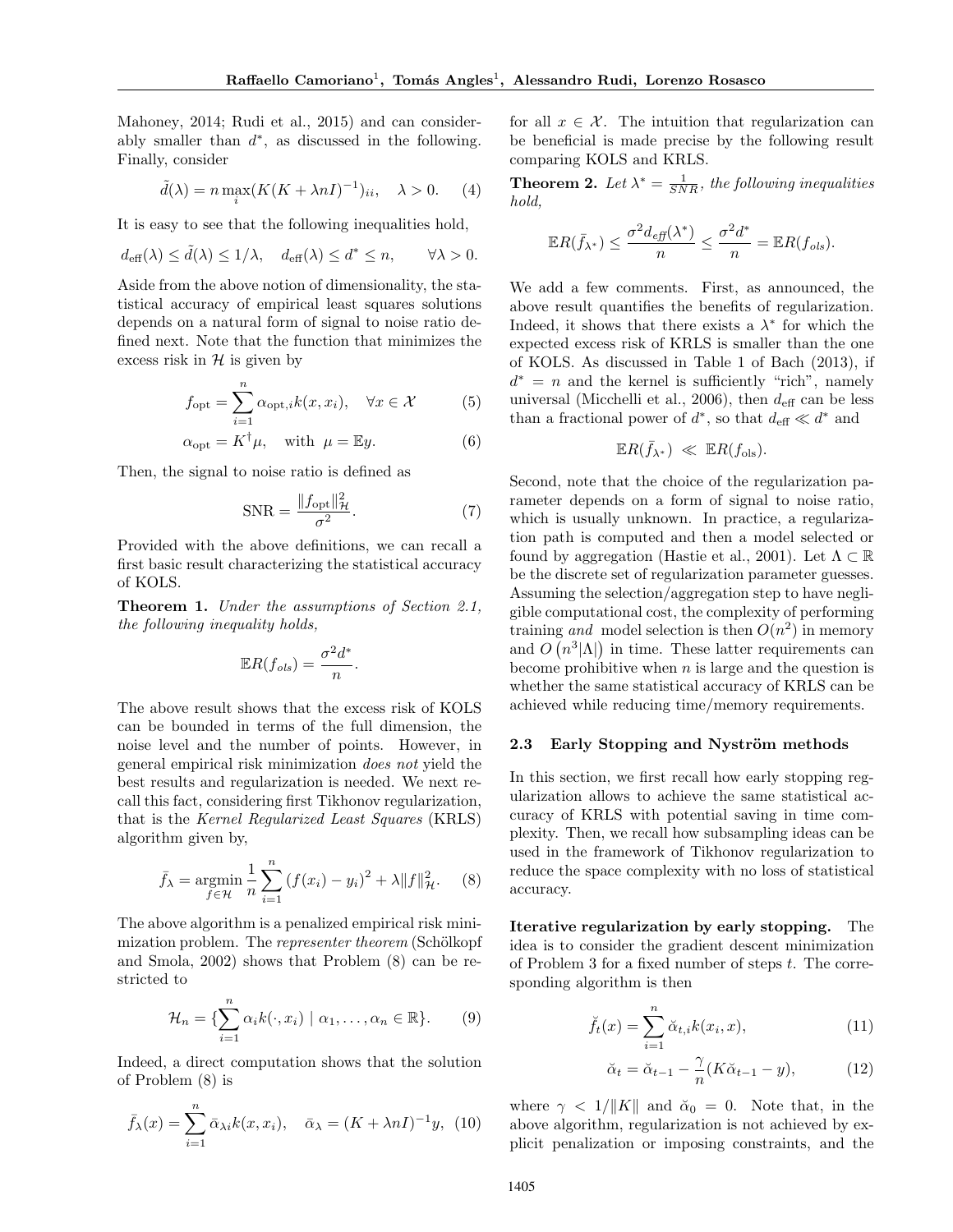only tuning parameter is the number of steps. Indeed, as shown next, the latter controls at the same time the computational complexity and statistical accuracy of the algorithm. The following theorem compares the expected excess error of early stopping with that of KRLS.

**Theorem 3.** When  $\gamma < 1/||K||$  and  $t \geq 2$  the following holds

$$
\mathbb{E}R\left(\check{f}_{\gamma,t}\right) \le c_t \mathbb{E}R\left(\bar{f}_{\frac{1}{\gamma t}}\right),
$$
  

$$
c_t = 4\left(1 + \frac{1}{t-1}\right)^2 \le 20.
$$

 $with$ 

The above theorem follows as a corollary of our main result given in Theorem 5 and recovers results essentially given in Raskutti et al. (2014). Combining the above result with Theorem 2, and setting  $t^* = \frac{1}{\gamma \lambda^*} = \frac{\text{SNR}}{\gamma}$ , we have that

$$
\mathbb{E} R\left(\breve{f}_{\gamma,t^*}\right) \approx \mathbb{E} R\left(\bar{f}_{\lambda^*}\right) \leq \mathbb{E} R\left(f_{\text{ols}}\right).
$$

The statistical accuracy of early stopping is essentially the same as KRLS and can be vastly better than a naive ERM approach. Note that the cost of computing the best possible solution with early stopping is  $O(n^2 t^*) = O(n^2 \text{SNR})$ . Thus the computational time of early stopping is proportional to the signal to noise ratio, hence could be much better than KRLS for noisy problems, that is when SNR is small. The main bottle neck of early stopping regularization is that it has the same space requirements of KRLS. Subsampling approaches have been proposed to tackle this issue.

Subsampling and regularization. Recall that the solution of the standard KRLS problem belongs to  $\mathcal{H}_n$ . A basic idea (see Smola and Schölkopf, 2000) is to consider Nyström KRLS (NKRLS), restricting Problem (8) to a subspace  $\mathcal{H}_m \subseteq \mathcal{H}_n$  defined as

$$
\mathcal{H}_m = \{ \sum_{i=1}^m c_i k(\cdot, \tilde{x}_i) | c_1, \dots, c_m \in \mathbb{R} \}. \tag{13}
$$

Here,  $M = {\tilde{x}_1, \ldots, \tilde{x}_m}$  is a subset of the training set and  $m \leq n$ . It is easy to see that the corresponding solution is given by

$$
\tilde{f}_{m,\lambda}(x) = \sum_{i=1}^{m} (\tilde{\alpha}_{m,\lambda})_i k(x, \tilde{x}_i), \qquad (14)
$$

$$
\tilde{\alpha}_{m,\lambda} = (K_{nm}^\top K_{nm} + \lambda n K_{mm})^\dagger K_{nm}^\top y,\qquad(15)
$$

for all  $x \in \mathcal{X}$ , where  $(\cdot)^{\dagger}$  is the pseudoinverse,  $\lambda > 0$ ,  $K_{nm} \in \mathbb{R}^{n \times m}$  with  $(K_{nm})_{ij} = k(x_i, \tilde{x}_j)$  and  $K_{mm} \in$  $\mathbb{R}^{m \times m}$  with  $(K_{mm})_{i,j} = k(\tilde{x}_i, \tilde{x}_j)$ . A more efficient formulation can also be derived. Indeed, we rewrite Problem (8), restricted to  $\mathcal{H}_m$ , as

$$
\tilde{\alpha}_{m,\lambda} = \underset{\alpha \in \mathbb{R}^m}{\operatorname{argmin}} \|K_{nm}\alpha - y\|^2 + \lambda \alpha^\top K_{mm}\alpha \qquad (16)
$$

$$
= R \underset{\beta \in \mathbb{R}^p}{\operatorname{argmin}} \|K_{nm} R\beta - y\|^2 + \lambda \|\beta\|^2, \qquad (17)
$$

where in the last step we performed the change of variable  $\alpha = R\beta$  where  $R \in \mathbb{R}^{m \times p}$  is a matrix such that  $RR^{\dagger} = K^{\dagger}_{mm}$  and p is the rank of  $K_{mm}$ . Then, we can obtain the following closed form expression,

$$
\tilde{\alpha}_{m,\lambda} = R(A^{\top}A + \lambda nI)^{-1}A^{\top}y,\tag{18}
$$

with  $A = K_{nm}R$  (see Prop. 2 in Section A of the appendix for a complete proof). This last formulation is convenient because it is possible to compute  $R$  by  $R = ST^{-1}$  where  $K_{mm} = SD$  is the economic QR decomposition of  $K_{mm}$ , with  $S \in \mathbb{R}^{m \times p}$  such that  $S^{\top}S = I, D \in \mathbb{R}^{p \times m}$  an upper triangular matrix and  $T \in \mathbb{R}^{p \times p}$  an invertible triangular matrix that is the Cholesky decomposition of  $S<sup>+</sup>K<sub>mm</sub>S$ . Assuming  $p \approx m$ , the complexity of Nyström KRLS is then  $O(nm)$  in space and  $O(nm^2 + m^3|\Lambda|)$  in time. The following known result establishes the statistical accuracy of the solution thus obtained suitably choosing the points in M.

**Theorem 4** (Theorem 1 of Bach (2013)). Let  $m \leq$ n and  $M = {\tilde{x}_1, \ldots, \tilde{x}_m}$  be a subset of the training set uniformly chosen at random. Let  $f_{m,\lambda}$  be as in Equation (14) and  $f_{\lambda}$  as in Equation (10) for any  $\lambda >$ 0. Let  $\delta \in (0,1)$ , when

$$
m \geq \left(\frac{32\tilde d(\lambda)}{\delta} + 2\right)\log \frac{\|K\|n}{\delta \lambda}
$$

with  $\tilde{d}(\lambda) = n \sup_{1 \leq i \leq n} (K(K + \lambda nI)^{-1})_{ii}$ , then the following holds

$$
\mathbb{E}_M \mathbb{E} R\left(\tilde{f}_{m,\lambda}\right) \leq (1+4\delta) \mathbb{E} R\left(\bar{f}_{\lambda}\right).
$$

The above result shows that the space/time complexity of NKRLS can be adaptive to the statistical properties of the data while preserving the same statistical accuracy of KRLS. Indeed, using Theorem 2, we have that

$$
\mathbb{E}_M \mathbb{E} R\left(\tilde{f}_{m,\lambda^*}\right) \approx \mathbb{E} R\left(\bar{f}_{\lambda^*}\right) \leq \mathbb{E} R\left(f_{\text{ols}}\right),
$$

requiring  $O(n\tilde{d}(\lambda^*))\log\frac{n}{\lambda^*}$ in memory and  $O(n\tilde{d}(\lambda^*)^2(\log\frac{n}{\lambda^*})^2)$ Thus, NKRLS is more efficient with respect to KRLS when  $\tilde{d}(\lambda^*)$  is smaller than  $\frac{n}{\log \frac{n}{\lambda^*}}$ , that is when the problem is mildly complex.

Given the above discussion it is natural to ask whether subsampling and early stopping ideas can be fruitfully combined. Providing a positive answer to this question is the main contribution of this paper that we discuss next.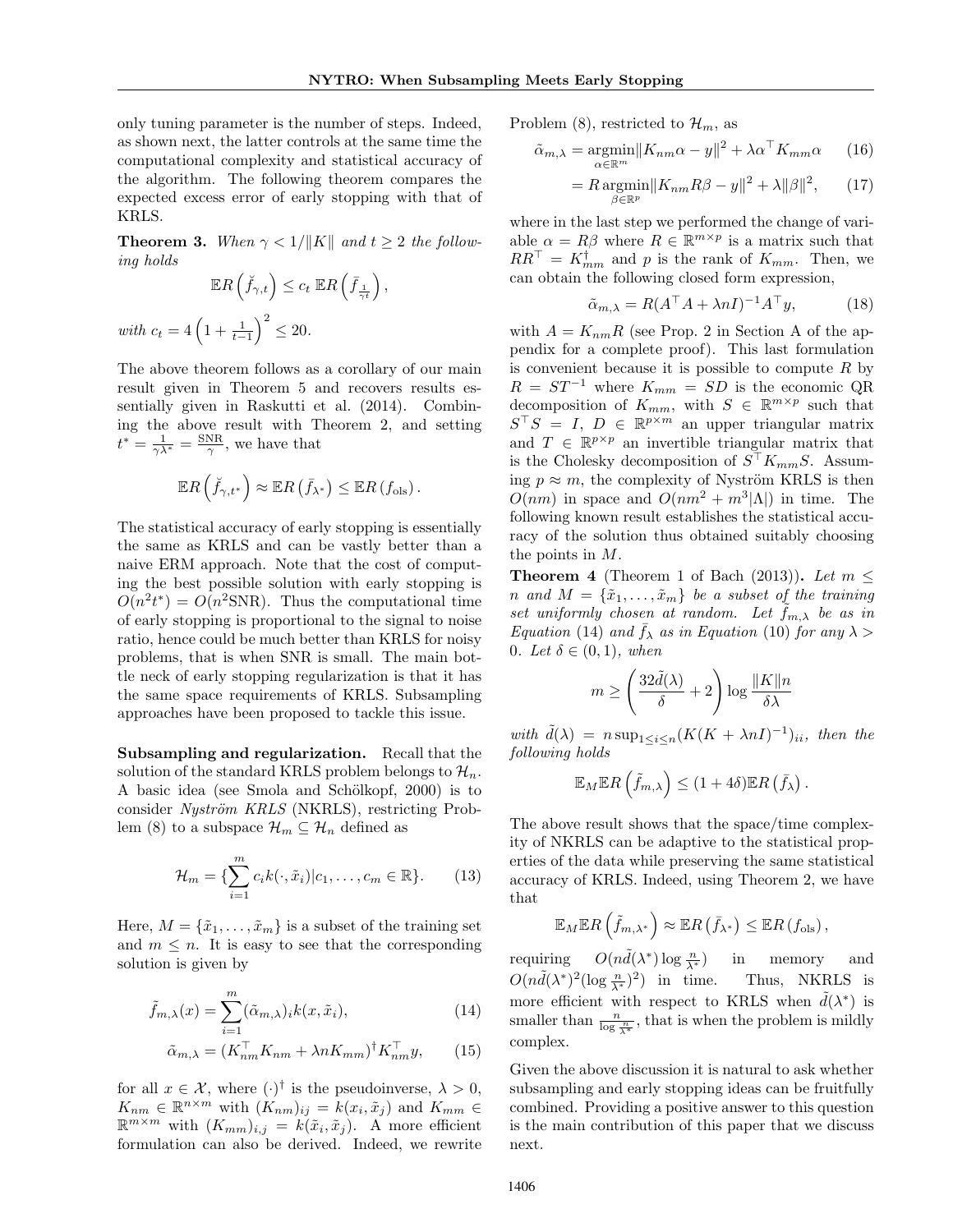# 3 Proposed algorithm and main results

We begin by describing the proposed algorithm incorporating the Nyström approach described above in iterative regularization by early stopping. The intuition is that the algorithm thus obtained could have memory and time complexity adapted to the statistical accuracy allowed by the data, while automatically computing the whole regularization path. Indeed, this intuition is then confirmed through a statistical analysis of the corresponding excess risk. Our results indicate in which regimes KRLS, NKRLS, Early Stopping and NYTRO are preferable.

### 3.1 The Algorithm

NYTRO is obtained considering a finite number of iterations of the gradient descent minimization of the empirical risk in Problem (2) over the space in Equation (13). The algorithm thus obtained is given by,

$$
\hat{f}_{m,\gamma,t}(x) = \sum_{i=1}^{m} (\hat{\alpha}_{m,t})_i k(\tilde{x}_i, x),
$$
\n
$$
\hat{\beta}_{m,\gamma,t} = \hat{\beta}_{m,t-1} - \frac{\gamma}{n} R^\top (K_{nm}^\top (K_{nm}\hat{\beta}_{m,t-1} - y)),
$$
\n(19)

$$
\rho_{m,\gamma,t} = \rho_{m,t-1} - \frac{1}{n} \mathcal{L} \left( \mathcal{L}_{nm}(\mathcal{L}_{nm}\rho_{m,t-1} - y)) \right),\tag{20}
$$

$$
\hat{\alpha}_{m,\gamma,t} = R\beta_{m,t},\tag{21}
$$

for all  $x \in \mathcal{X}$ , where  $\gamma = 1/(\sup_{1 \leq i \leq n} k(x_i, x_i))$  and  $\hat{\beta}_{m,0} = 0$ . Considering that the cost of computing R is  $O(m^3)$ , the total cost for the above algorithm is  $O(nm)$ in memory and  $O(nmt + m^3)$  in time.

In the previous section, we have seen that NKRLS has an accuracy comparable to the one of the standard KRLS under a suitable choice of m. We next show that, under the same conditions, the accuracy of NYTRO is comparable with the one of KRLS and NKRLS, for suitable choices of t and m.

### 3.2 Error Analysis

We next establish excess risk bounds for NYTRO by providing a direct comparison with NKRLS and KRLS.

**Theorem 5** (NYTRO and NKRLS). Let  $m \leq n$ and M be a subset of the training set. Let  $f_{m,\gamma,t}$  be the NYTRO solution as in Equation (19),  $\tilde{f}_{m,\frac{1}{\gamma t}}$  the NKRLS solution as in Equation (14). When  $t \geq 2$  and  $\gamma < ||K_{nm}R||^2$  (for example  $\gamma = 1/\max_i k(x_i, x_i)$ ) the following holds

$$
\mathbb{E}R\left(\hat{f}_{m,\gamma,t}\right) \le c_t \mathbb{E}R\left(\tilde{f}_{m,\frac{1}{\gamma t}}\right),
$$
  
with  $c_t = 4\left(1 + \frac{1}{t-1}\right)^2 \le 16$ .

Note that the above result holds for any  $m \leq n$  and any selection strategy of the Nyström subset  $M$ . The proof of Theorem 5 is different from the one of Theorem 4 and is based only on geometric properties of the estimator and tools from spectral theory and inverse problems (see Engl et al., 1996). In the next corollary we compare NYTRO and KRLS, by combining Theorem 5 and 4, hence considering  $M$  to be chosen uniformly at random from the training set.

Corollary 1. Let  $t \geq 2$ ,  $\gamma = 1/\|K\|$ ,  $\delta \in (0,1)$  and m be chosen as

$$
m \geq \left(32\frac{\tilde d(1/(\gamma t))}{\delta} + 2\right)\log\frac{n\|K\|\gamma t}{\delta}.
$$

Let  $\bar{f}_{\frac{1}{\gamma t}}$  be the KRLS solution as in Equation 10 and  $f_{m,\gamma,t}$  be the NYTRO solution. When the subset M is chosen uniformly at random from the training set, the following holds

$$
\mathbb{E}_{M} \mathbb{E} R\left(\hat{f}_{m,\gamma,t}\right) \leq c_{t,\delta} \mathbb{E} R\left(\bar{f}_{\frac{1}{\gamma t}}\right)
$$
  
where  $c_{t,\delta} = 4\left(1 + \frac{1}{t-1}\right)^2 (1 + 4\delta) \leq 80$ .

The above result shows that NYTRO can achieve essentially the same results as KRLS. In the next section we compare NYTRO to the other regularization algorithms introduced so far, by discussing how their computational complexity adapts to the statistical accuracy in the data. In particular, by parametrizing the learning problems with respect to their dimension and their signal-to-noise ratio, we characterize the regions of the problem space where one algorithm is more efficient than the others.

#### 3.3 Discussion

In Section 2 we have compared the expected excess risk of different regularization algorithms. More precisely, we have seen that there exists a suitable choice of  $\lambda$ , that is  $\lambda^* = \frac{1}{SNR}$ , where SNR is the signal-to-noise ratio associated to the learning problem, such that the expected risk of KRLS is smaller than the one of KOLS and, indeed, potentially much smaller. For this reason, in the other result, statistical accuracy of the other methods was directly compared to that of KRLS with  $\lambda = \lambda^*$ .

We exploit these results to analyze the complexity of the algorithms with respect to the statistical accuracy allowed by the data. If we choose  $m \approx \tilde{d}(\lambda^*) \log(n/\lambda^*)$ and  $t = \frac{1}{\gamma \lambda^*}$ , then combining Theorem 2 with Corollary 1 and with Theorem 4, respectively, we see that the expected excess risk of both NYTRO and NKRLS is in the same order of the one of KRLS. Both algorithms have a memory requirement of  $O(nm)$  (compared to  $O(n^2)$  for KRLS), but they differ in their time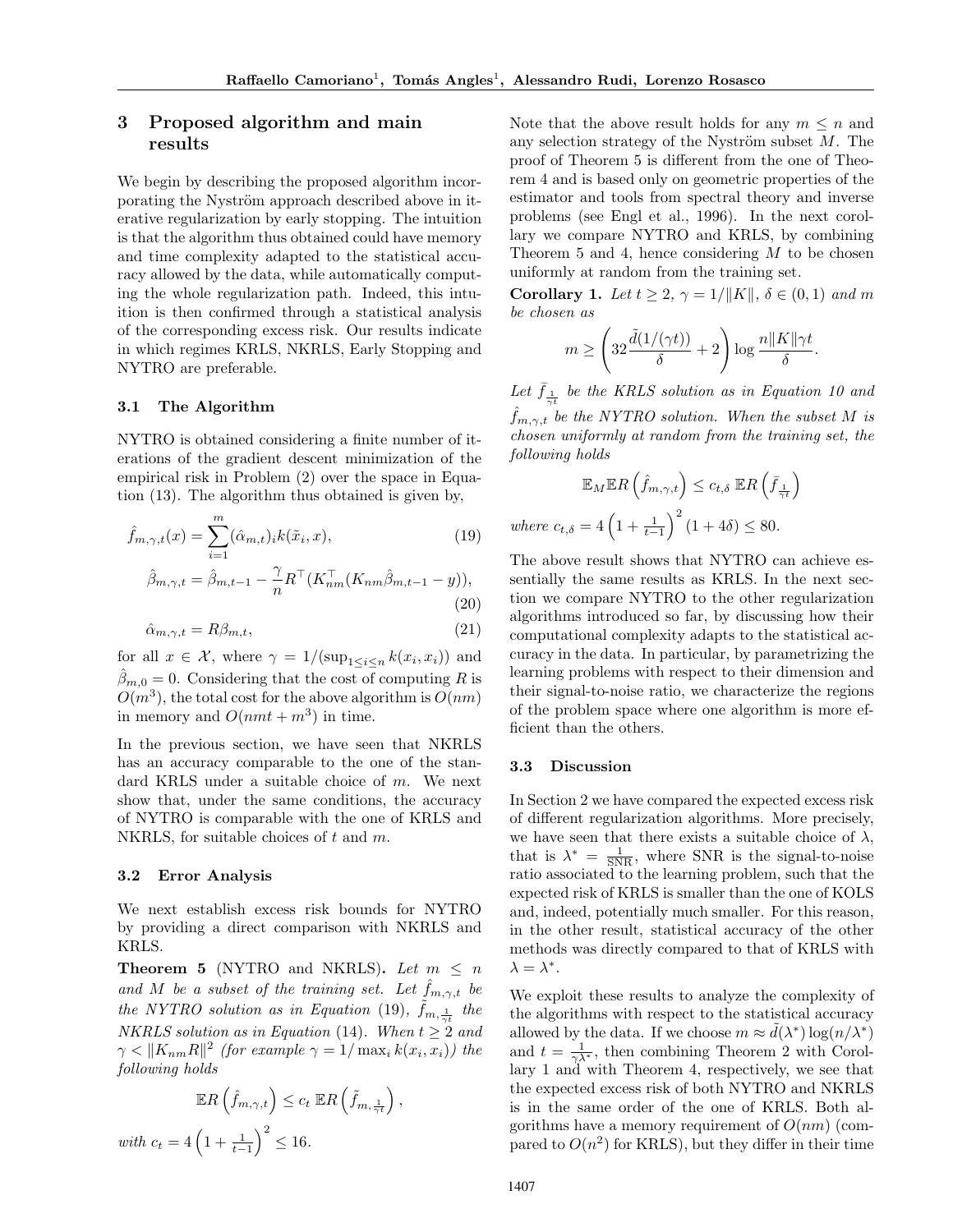

Figure 1: The graph represents the family of learning problems parametrized by the dimensionality  $d$  and the signal to noise ratio SNR (see Equations 4, 7). The four regions represent the regimes where different some algorithm are faster than the others. Purple: NYTRO is faster, Blue: Early Stopping is faster, Orange: KRLS is faster, Yellow: NKRLS is faster – see Section 3.3.

requirements. For NYTRO we have  $O(n \frac{\tilde{d}(\lambda^*)}{\lambda^*} \log \frac{n}{\lambda^*}),$ while for NKRLS it is  $O(n\tilde{d}(\lambda^*)^2(\log \frac{n}{\lambda^*})^2)$ . Now note that  $\tilde{d}(\lambda^*)$  by definition is bounded by

$$
d_{\text{eff}}(\lambda) \le \tilde{d}(\lambda) \le \frac{1}{\lambda}, \quad \forall \lambda > 0,
$$

thus, by comparing the two computational times, we can identify two regimes

$$
\begin{cases} d_{\text{eff}}(\lambda^*) \leq \tilde{d}(\lambda^*) \leq \frac{1}{\lambda^* \log \frac{n}{\lambda^*}} & \implies \text{NKRLS faster} \\ \frac{1}{\lambda^* \log \frac{n}{\lambda^*}} \leq \tilde{d}(\lambda^*) \leq \frac{1}{\lambda^*} & \implies \text{NYTRO faster} \end{cases}
$$

To illustrate the regimes in which different algorithms can be preferable from a computational point of view while achieving the same error as KRLS with  $\lambda^*$  (see Figure 1), it is useful to parametrize the family of learning problems with respect to the signal to noise ratio defined in Equation (7) and to the dimensionality of the problem  $\tilde{d} := \tilde{d}(\lambda^*)$  defined in Equation (4). We choose  $d$  as a measure of dimensionality with respect to  $d_{\text{eff}}$ , because  $\tilde{d}$  directly affects the computational properties of the analyzed algorithms. In Figure 1 the parameter space describing the learning problems is partitioned in regions given by the curve

$$
c_1(\text{SNR}) = \frac{n}{|\log(n\text{SNR})|},
$$

that separates the subsampling methods from the standard methods and

$$
c_2(SNR) = \frac{SNR}{|\log(SNR)|},
$$

that separates the iterative from Tikhonov methods.

Table 1: Specifications of the datasets used in timeaccuracy comparison experiments.  $\sigma$  is the bandwidth of the Gaussian kernel.

| <i>Dataset</i>        | $\boldsymbol{n}$ | $n_{test}$ | d   | σ   |
|-----------------------|------------------|------------|-----|-----|
| In surface Company    | 5822             | 4000       | 85  | 3   |
| A dult                | 32562            | 16282      | 123 | 6.6 |
| <i>Ijcnn</i>          | 49990            | 91701      | 22  |     |
| <b>YearPrediction</b> | 463715           | 51630      | 90  |     |
| CovertypeBinary       | 522910           | 58102      | 54  |     |

As illustrated in Figure 1, NYTRO is preferable when  $SNR < 1$ , that is when the problem is quite noisy. When  $SNR > 1$ , then NYTRO is faster when the dimensionality of the problem is sufficiently big. Note that, in particular, the area of the NYTRO region when SNR  $> 1$  increases with *n*, and the curve  $c_1$ is quite flat, when  $n$  is very large. On the opposite extremes we have early stopping and NKRLS. Indeed, one is effective when the dimensionality is very big, while the second when it is very small. There is a peak around  $SNR \approx 1$  for which it seems that the only useful algorithm is NKRLS when the dimensionality is sufficiently large. The only region where KRLS is more effective is when SNR  $\approx$  1 and the dimensionality is close to n.

In the next section, the theoretical results are validated by an experimental analysis on benchmark datasets. We add one remark first.

Remark 1 (Empirical parameter choices and regularization path). Note that an important aspect that is not covered by Figure 1 is that iterative algorithms have the further desirable property of computing the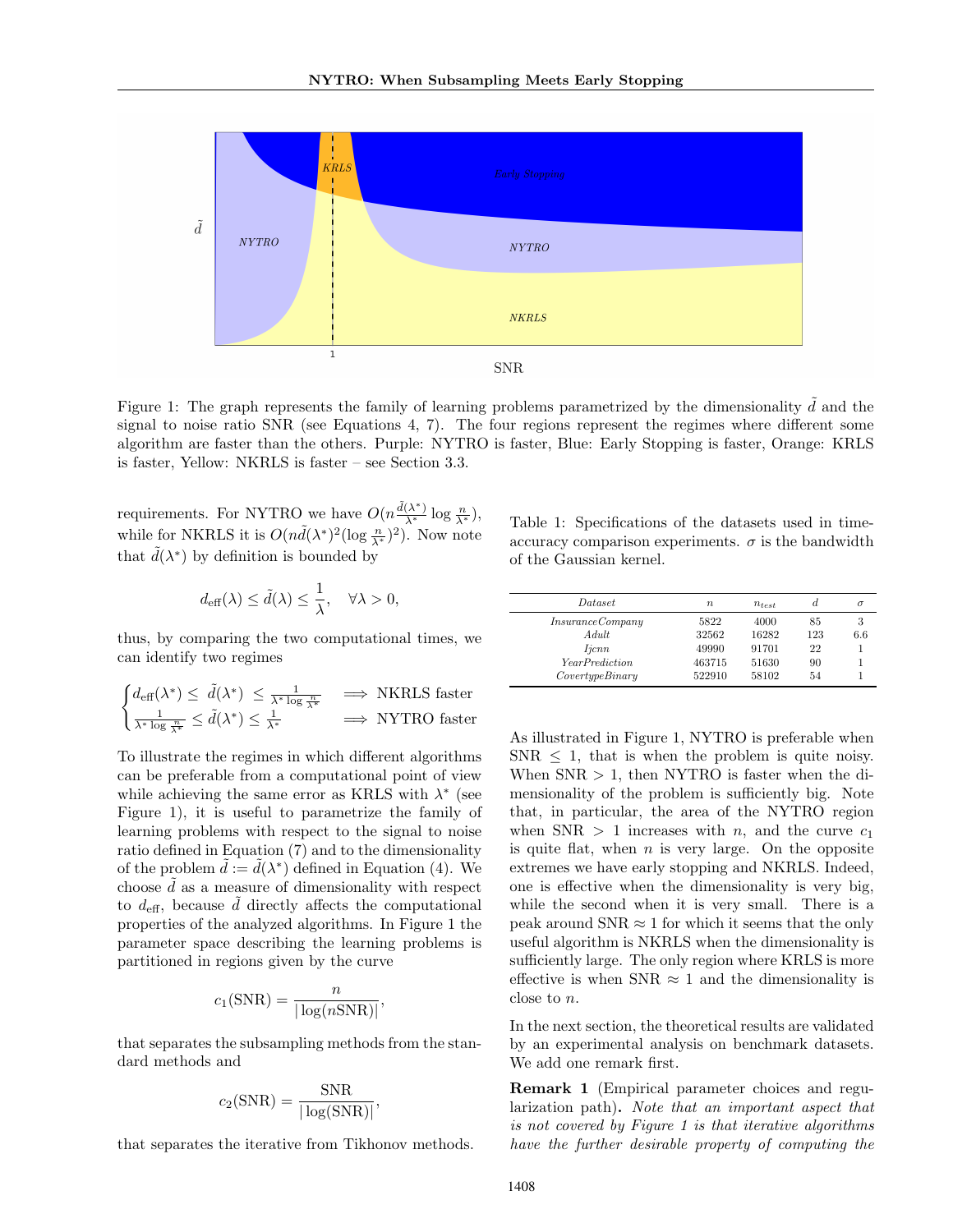regularization path. In fact, for KRLS and NKRLS computations are slowed by a factor of  $|\Lambda|$ , where  $\Lambda$ is the discrete set of cross-validated  $\lambda$  guesses. This last aspect is practically very relevant because the optimal regularization parameter values are not known and need to be found via model selection/aggregation.

## 4 EXPERIMENTS

In this section we present an empirical evaluation of the NYTRO algorithm<sup>1</sup>, showing regimes in which it provides a significant model selection speedup with respect to NKRLS and the other exact kernelized learning algorithms mentioned above (KOLS, KRLS and Early Stopping). We consider the Gaussian kernel and the subsampling of the training set points for kernel matrix approximation is performed uniformly at random. All experiments have been carried out on a server with  $12 \times 2.10 \text{GHz}$  Intel<sup>®</sup> Xeon<sup>®</sup> E5-2620 v2 CPUs and 132 GB of RAM.

We compare the algorithms on the benchmark datasets reported in Table 1 2 . In the table we also report the bandwidth parameter  $\sigma$  adopted for the Gaussian kernel computation. Following (Si et al., 2014), we measure performance by the root mean squared error (RMSE). Note that for the YearPredictionMSD dataset outputs are normalized to be between 0 and 1.

Model selection. For all the algorithms, model selection is performed via hold-out cross validation, where the validation set is composed of 20% of the training points chosen uniformly at random at each trial. The Tikhonov regularization parameter  $\lambda$  for KRLS and NKRLS is chosen among 100 guesses logarithmically spaced in  $[10^{-15}, 1]$ , by computing the validation error for each model and selecting the  $\lambda^*$ associated with the lowest one. The regularization parameter for ES and NYTRO is the number of iterations t. The optimal  $t^*$  is selected by considering the evolution of the validation error. As an early stopping rule, for each dataset an iteration  $t^*$  is chosen such that the relative decrease of the validation error at  $t^*$  is smaller than a threshold. After model selection, we evaluate the predictive performance on the test set. We report the results in Table 2 and discuss them further below.

Time complexity comparison. We start by showing how the time complexity changes with the subsampling level  $m$ , making NYTRO more convenient than NKRLS if  $m$  is large enough. For example, consider



Figure 2: Training time of NKRLS and NYTRO on the cpuSmall dataset as the subsampling level  $m$  varies linearly between 100 and 4000. Experiment with 5 repetitions. Mean and standard deviation reported.

Figure 2. We performed training on the  $cpuSmall<sup>3</sup>$ dataset ( $n = 6554$ ,  $d = 12$ ), with m spanning between 100 and 4000 at 100-points linear intervals. The experiment is repeated 5 times, and we report the mean and standard deviation of the NYTRO and NKRLS model selection times. We consider 100 guesses for  $\lambda$ , while the NYTRO iterations are fixed to a maximum of 500. As revealed by the plot, the time complexity grows linearly with  $m$  for NYTRO and quadratically for NKRLS. This is consistent with the time complexities outlined in Sections 2 and 3  $(O(nm^2 + m^3))$  for NKRLS and  $O(nmt + m^3)$  for NYTRO).

Time-accuracy benchmarking. We also compare the training time and accuracy performances for KRLS, KOLS, Early Stopping (ES), NKRLS and NYTRO, reporting the selected hyperparameter, the model selection time and the test error in Table 2. The model selection time refers to the choice of  $\lambda^*$ for KRLS and NKRLS and of the iteration  $t^*$  for ES and NYTRO, realized via hold-out cross validation as previously specified. All the experiments are repeated 5 times. On the considered datasets, NYTRO achieves comparable or superior predictive performances with respect to its counterparts in a fraction of the model selection time. In particular, the absolute time gains are most evident on large scale datasets such as Covertype and YearPredictionMSD, for which a reduction of an order of magnitude in crossvalidation time corresponds to saving tens of minutes. Note that exact methods such as KOLS, KRLS and ES cannot be applied to such large scale datasets due to

 $1$ Code available at: http://lcsl.github.io/NYTRO/

<sup>2</sup>Datasets available at http://archive.ics.uci. edu/ml or https://www.csie.ntu.edu.tw/~cjlin/ libsvmtools/datasets/

 $3A$ vailable at http://www.cs.toronto.edu/~delve/ data/datasets.html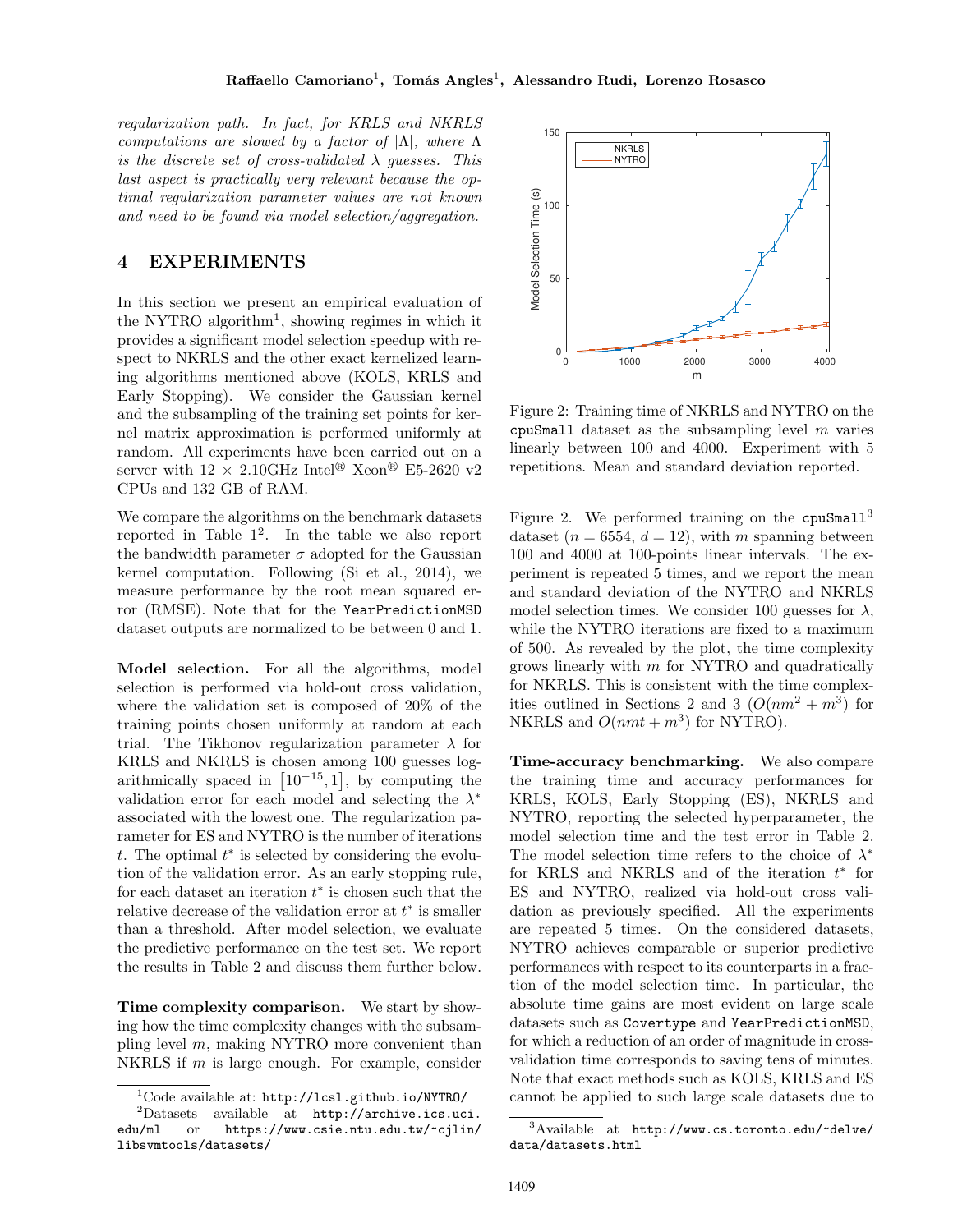| <i>Dataset</i>        |         | KOLS   | <b>KRLS</b>             | Early<br>Stopping | <b>NKRLS</b>            | <i>NYTRO</i>        |
|-----------------------|---------|--------|-------------------------|-------------------|-------------------------|---------------------|
| In surface Company    | Time(s) | 1.04   | $97.48 \pm 0.77$        | $2.92 \pm 0.04$   | $20.32 \pm 0.50$        | $5.49 \pm 0.12$     |
| $n = 5822$            | RMSE    | 5.179  | $0.4651 + 0.0001$       | $0.4650 + 0.0002$ | $0.4651 + 0.0003$       | $0.4651 \pm 0.0003$ |
| $m = 2000$            | Par.    | NA     | $3.27e-04$              | $494 \pm 1.7$     | $5.14e-04 \pm 1.42e-04$ | $491 \pm 3$         |
| $A du$ lt             | Time(s) | 112    | $4360 + 9.29$           | $5.52 \pm 0.23$   | $5.95 + 0.31$           | $0.85 + 0.05$       |
| $n = 32562$           | RMSE    | 1765   | $0.645 + 0.001$         | $0.685 \pm 0.002$ | $0.6462 \pm 0.003$      | $0.6873 \pm 0.003$  |
| $m = 1000$            | Par.    | NA     | $4.04e-05 \pm 1.04e-05$ | $39.2 \pm 1.1$    | $4.04e-05 + 1.83e-05$   | $4.9 \pm 0.3$       |
| <i>licnn</i>          | Time(s) | 271    | $825.01 \pm 6.81$       | $154.82 + 1.24$   | $160.28 \pm 1.54$       | $80.9 \pm 0.4$      |
| $n = 49990$           | RMSE    | 730.62 | $0.615 \pm 0.002$       | $0.457 + 0.001$   | $0.469 + 0.003$         | $0.457 + 0.001$     |
| $m = 5000$            | Par.    | NA     | $1.07e-08 \pm 1.47e-08$ | $489 \pm 7.2$     | $1.07e-07 \pm 1.15e-07$ | $328.7 \pm 2.6$     |
| <i>YearPrediction</i> | Time(s) |        |                         |                   | $1188.47 \pm 36.7$      | $887 + 6$           |
| $n = 463715$          | RMSE    | NA     | NA                      | NA                | $0.1015 \pm 0.0002$     | $0.1149 \pm 0.0002$ |
| $m = 10000$           | Par.    |        |                         |                   | $3.05e-07 \pm 1.05e-07$ | $481 \pm 6.1$       |
| CovertypeBinary       | Time(s) |        |                         |                   | $1235.21 \pm 42.1$      | $92.69 + 2.35$      |
| $n = 522910$          | RMSE    | NA     | NA                      | NA                | $1.204 \pm 0.008$       | $0.918 + 0.006$     |
| $m = 10000$           | Par.    |        |                         |                   | $9.33e-09 \pm 1.12e-09$ | $39.2 \pm 2.3$      |

Table 2: Model selection time and test accuracy comparison on benchmark datasets.

their prohibitive memory requirements. Remarkably, NYTRO's predictive performance is not significantly penalized in these regimes and can even be improved with respect to other methods, as in the Covertype case, where it requires 90% less time for model selection.

### Acknowledgments

The work described in this paper is supported by the Center for Brains, Minds and Machines (CBMM), funded by NSF STC award CCF-1231216; and by FIRB project RBFR12M3AC, funded by the Italian Ministry of Education, University and Research.

### References

- Ahmed Alaoui and Michael W Mahoney. Fast Randomized Kernel Methods With Statistical Guarantees. arXiv, 2014.
- Francis Bach. Sharp analysis of low-rank kernel matrix approximations. In COLT, volume 30 of JMLR Proceedings, pages 185–209. JMLR.org, 2013.
- F. Bauer, S. Pereverzev, and L. Rosasco. On regularization algorithms in learning theory. Journal of complexity, 23(1):52–72, 2007.
- A. Caponnetto and Yuan Yao. Adaptive rates for regularization operators in learning theory. Analysis and Applications, 08, 2010.
- Bo Dai, Bo Xie 0002, Niao He, Yingyu Liang, Anant Raj, Maria-Florina Balcan, and Le Song. Scalable Kernel Methods via Doubly Stochastic Gradients. In NIPS, pages 3041–3049, 2014.
- Heinz Werner Engl, Martin Hanke, and Andreas Neubauer. Regularization of inverse problems, volume 375. Springer Science & Business Media, 1996.
- Trevor Hastie, Robert Tibshirani, Jerome Friedman, and James Franklin. The elements of statistical

learning: data mining, inference and prediction. The Mathematical Intelligencer, 27(2):83–85, 2001.

- A. E. Hoerl and R. W. Kennard. Ridge regression: Biased estimation for nonorthogonal problems. Technometrics, 12:55–67, 1970.
- Po-Sen Huang, Haim Avron, Tara N. Sainath, Vikas Sindhwani, and Bhuvana Ramabhadran. Kernel methods match Deep Neural Networks on TIMIT. In ICASSP, 2014.
- Sanjiv Kumar, Mehryar Mohri, and Ameet Talwalkar. Ensemble Nystrom Method. In NIPS, pages 1060– 1068. Curran Associates, Inc., 2009.
- Mu Li, James T. Kwok, and Bao-Liang Lu. Making Large-Scale Nyström Approximation Possible. In ICML, pages 631–638. Omnipress, 2010.
- Charles A Micchelli, Yuesheng Xu, and Haizhang Zhang. Universal kernels. The Journal of Machine Learning Research, 7:2651–2667, 2006.
- Garvesh Raskutti, Martin J. Wainwright, and Bin Yu. Early stopping and non-parametric regression: An optimal data-dependent stopping rule. J. Mach. Learn. Res., 15(1):335–366, January 2014. ISSN 1532-4435.
- Ryan Rifkin, Gene Yeo, and Tomaso Poggio. Regularized least-squares classification.
- Alessandro Rudi, Raffaello Camoriano, and Lorenzo Rosasco. Less is more: Nyström computational regularization. In C. Cortes, N. D. Lawrence, D. D. Lee, M. Sugiyama, and R. Garnett, editors, Advances in Neural Information Processing Systems 28, pages 1657–1665. Curran Associates, Inc., 2015.
- Bernhard Schölkopf and Alexander J. Smola. Learning with Kernels: Support Vector Machines, Regularization, Optimization, and Beyond (Adaptive Computation and Machine Learning). MIT Press, 2002.